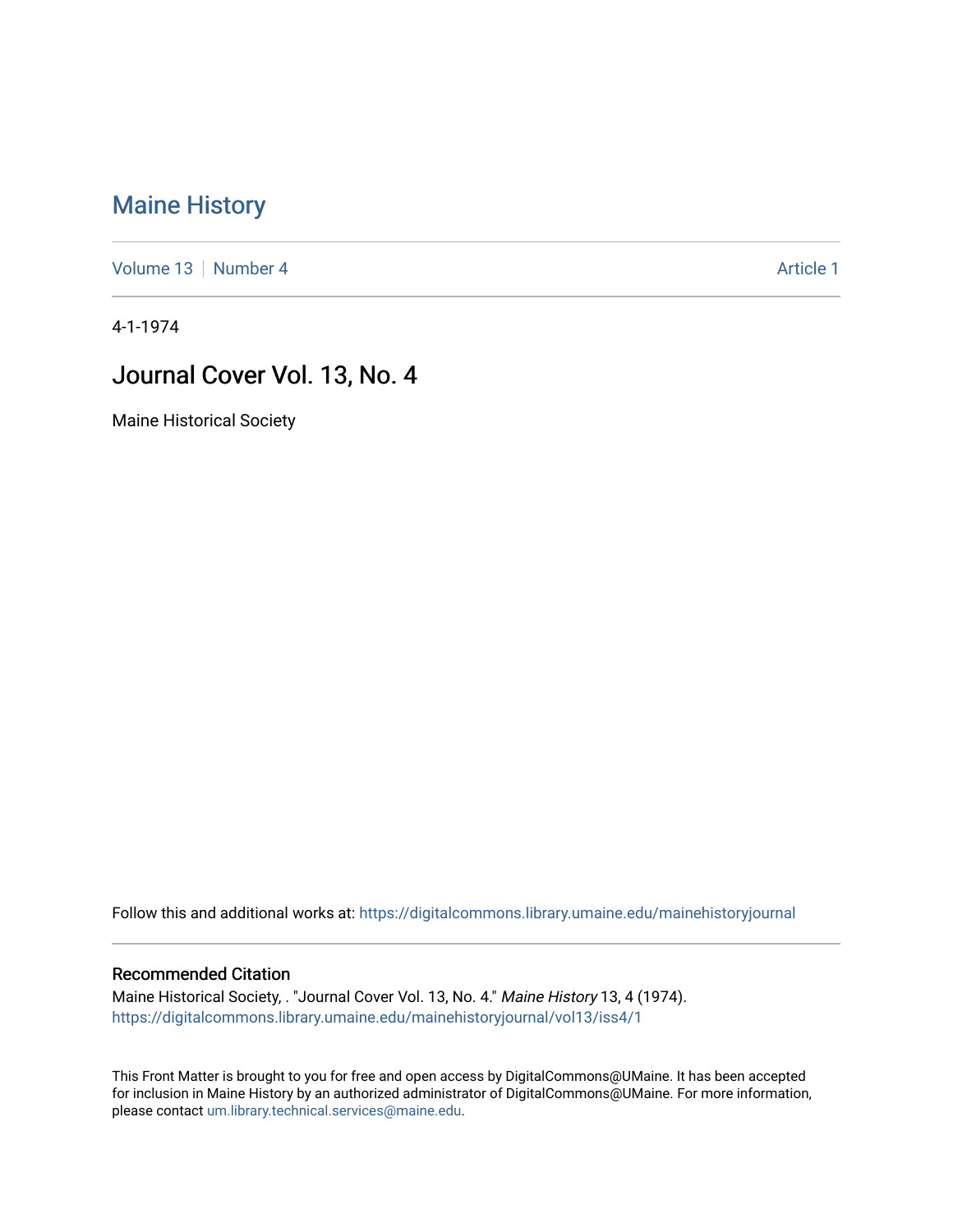

## *Maine Historical Society Quarterly*

*Vol. 13 No. 4 Spring, 1974*